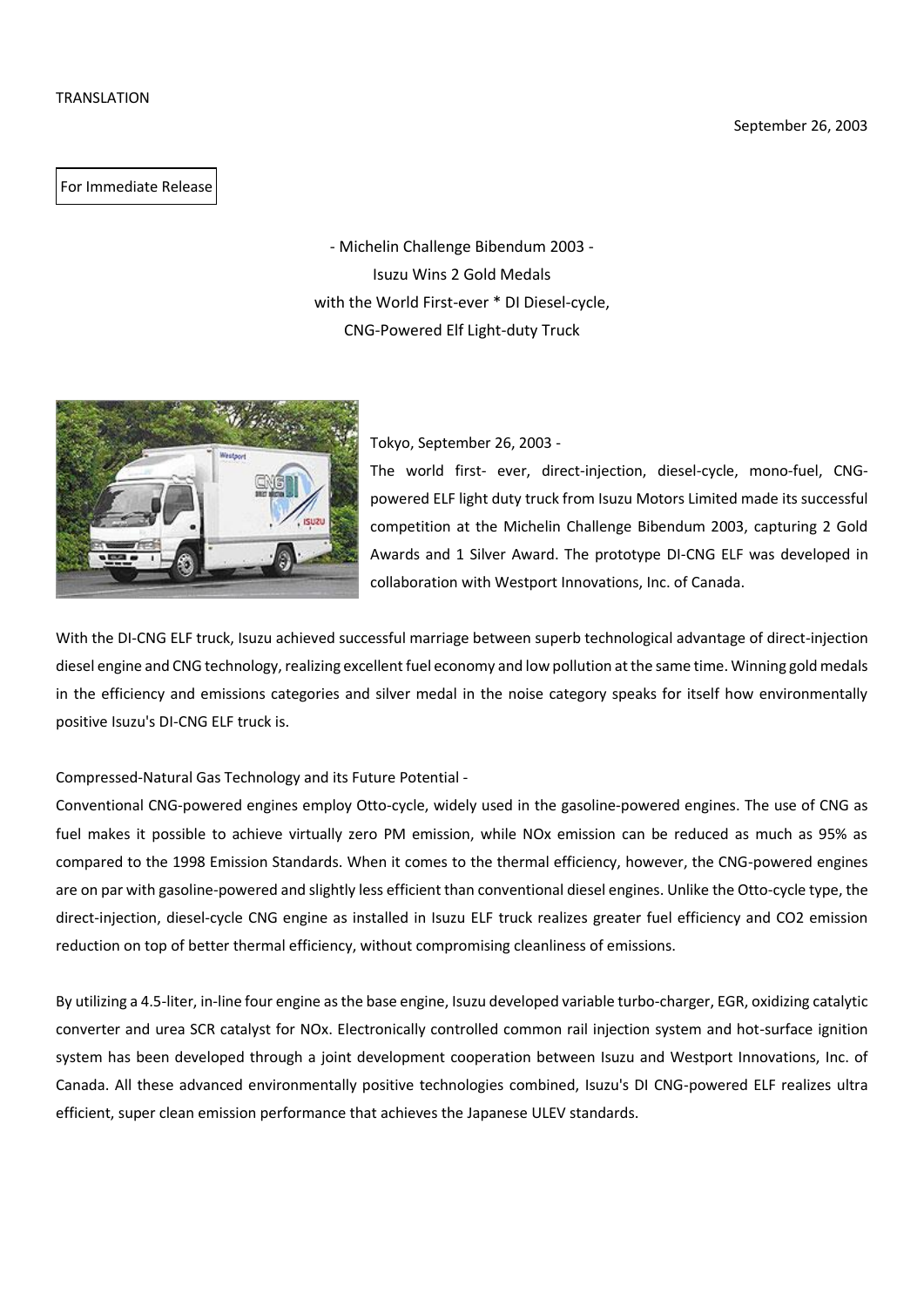# Specifications:

| 1. Displacement:         | 4.5-liter                  |
|--------------------------|----------------------------|
| 2. Engine configuration: | In-line, 4-cylinder        |
| 3. Power:                | 100kw (134hp) /2,200rpm    |
| 4. Torque:               | 500Nm (369lb-ft) /1,000rpm |
| 5. Load capacity:        | 2.0 ton (4,500lbs)         |
| 6. GVWR:                 | 6.0 ton (14,076lbs)        |
| 7. Fuel storage system:  | 2-bottle CNG cylinder      |
| 8. Storage pressure:     | 250bar                     |
| 9. Maximum speed:        | 130km/h                    |
| 10. Operational range:   | 300km                      |

\* Source: Isuzu Motors Limited, a/o Sept. 2003

# # #

Supplement Information:

>> Isuzu and the CNG-powered ELF Truck

- To cope with the global environmental issues, e.g., depletion of fossil fuels and conservation of global environment, Isuzu made an early start in grappling with the development and dissemination of low-pollution, environmentally positive vehicles that utilize alternative energy.
- One of the key engineering focus have been the use of natural gas. In 1993, Isuzu obtained accrediting for the CNG-powered ELF from then-Transport Minister, and began on-highway test marketing of the vehicle. General sales and distribution of the CNGpowered ELF trucks started in 1996. Later, in 1998, the ELF CNG assembly operation was integrated at Isuzu Fujisawa Plant in Japan.
- In recent years, there is a marked increase of demand for low emission, environmentally positive vehicles. Local governments, carriers and trucking companies are increasing the CNG-powered vehicles in their fleet. This is largely because of aggravating environmental conditions as seen in the degradation of air quality in metropolitan areas.
- Against this backdrop, the superb quality and performance of ELF CNG trucks have earned unrivaled customer support, resulting in a strong sales growth and significant increase in vehicle registration year after year. In June 2003, cumulative registration count hit the 5,000-unit mark, allowing Isuzu to command 68% of the market (the ELF class).